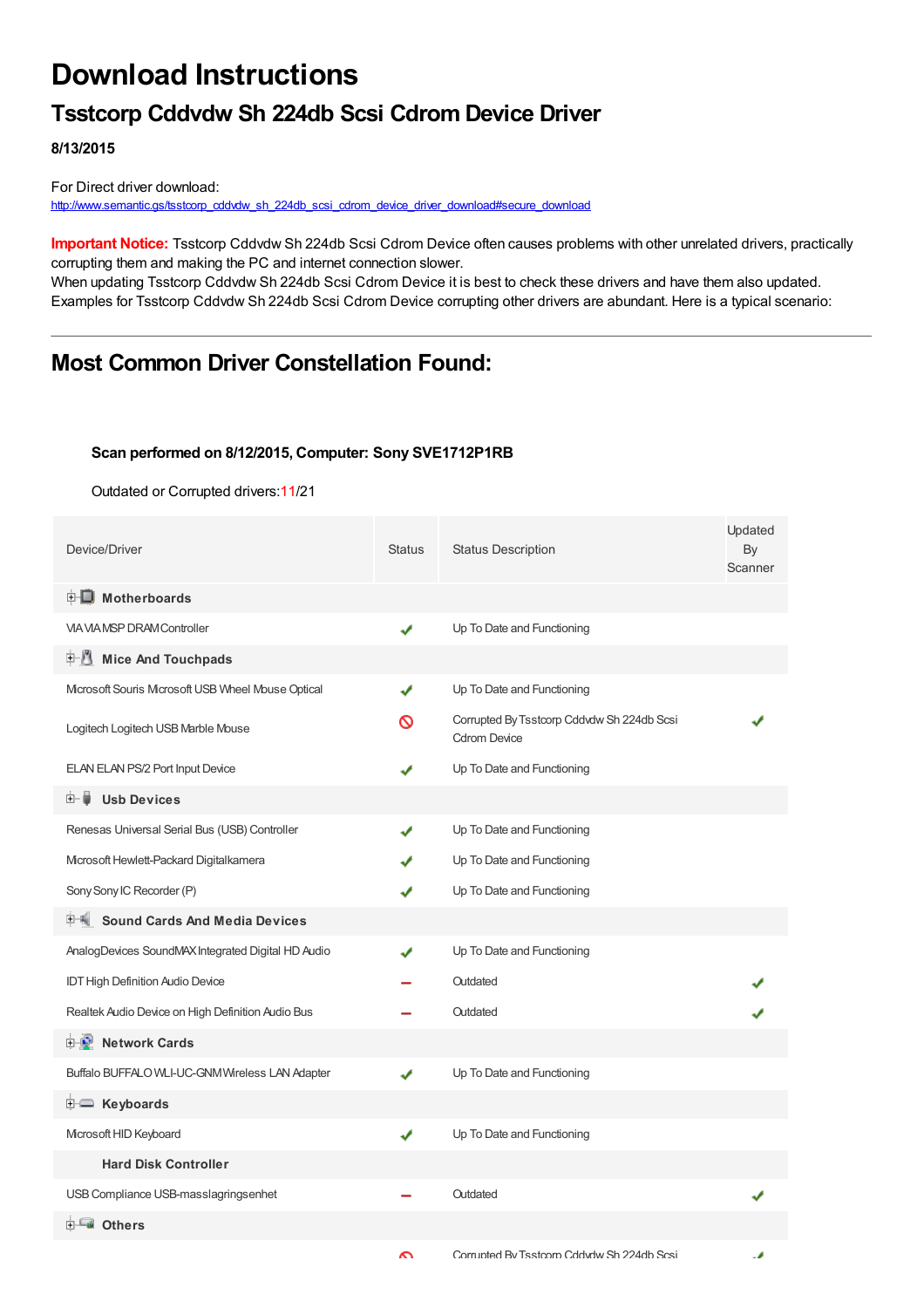| Microsoft HID-compliant device                                    | $\mathbf v$ | Unimplied by Toolway University Office Transform<br><b>Cdrom Device</b> |  |
|-------------------------------------------------------------------|-------------|-------------------------------------------------------------------------|--|
| Nokia Nokia C6-00 USB LCIF                                        | ∾           | Corrupted By Tsstcorp Cddvdw Sh 224db Scsi<br><b>Cdrom Device</b>       |  |
| <b>Cameras, Webcams And Scanners</b><br>由心                        |             |                                                                         |  |
| USB2.0 PC CAMERA Periferica video USB                             | ∾           | Corrupted By Tsstcorp Cddvdw Sh 224db Scsi<br><b>Cdrom Device</b>       |  |
| Video Cards                                                       |             |                                                                         |  |
| ATI RADEON X600 Series Secondary (Mcrosoft Corporation<br>- WDDM) | ✔           | Up To Date and Functioning                                              |  |
| input Devices                                                     |             |                                                                         |  |
| Microsoft Microsoft Hardware USB Keyboard                         | Ø           | Corrupted By Tsstcorp Cddvdw Sh 224db Scsi<br><b>Cdrom Device</b>       |  |
| <b>E-</b> Port Devices                                            |             |                                                                         |  |
| Nokia Nokia Asha 311 USB Serial Port (COM5)                       | $\infty$    | Corrupted By Tsstcorp Cddvdw Sh 224db Scsi<br><b>Cdrom Device</b>       |  |
| <b>E</b> Monitors                                                 |             |                                                                         |  |
| Sony Digital Flat Panel (1024x768)                                | Ø           | Corrupted By Tsstcorp Cddvdw Sh 224db Scsi<br><b>Cdrom Device</b>       |  |
| <b>E-</b> Mobile Phones And Portable Devices                      |             |                                                                         |  |
| <b>Acer NOKIA</b>                                                 |             | Outdated                                                                |  |

# **Tsstcorp Cddvdw Sh 224db Scsi Cdrom Device Driver Models:**

| <b>Driver Model</b>                                                       | <b>Original</b><br><b>Upload</b><br><b>Date</b> | Last<br><b>Modification</b> | <b>Driver File</b>                                                                  | <b>File</b><br><b>Size</b> | <b>Most</b><br><b>Compatible</b><br><b>Computer</b><br><b>Model</b> | Availabilty<br>Τo<br><b>Scanner</b> |
|---------------------------------------------------------------------------|-------------------------------------------------|-----------------------------|-------------------------------------------------------------------------------------|----------------------------|---------------------------------------------------------------------|-------------------------------------|
| <b>Tsstcorp Cddvdw Sh 224db</b><br><b>Scsi Cdrom Device 41.1970</b>       | 9/11/2014                                       | 8/2/2015                    | rlh-41.1970.exe                                                                     | 37kb                       | Fujitsu LifeBook<br>A6030,                                          |                                     |
| <b>Tsstcorp Cddvdw Sh 224db</b><br>Scsi Cdrom Device 64091.1              | 10/3/2014                                       | 8/4/2015                    | tsstcorp_cddvdw_sh_224db_scsi_cdrom_device- 104kb LGS1-QP01HS,<br>64091.1.exe       |                            |                                                                     | J                                   |
| <b>Tsstcorp Cddvdw Sh 224db</b><br><b>Scsi Cdrom Device 22886</b>         | 2/5/2015                                        | 8/6/2015                    | tsstcorp_cddvdw_sh_224db_scsi_cdrom_device-<br>53kb<br>22886.exe                    |                            | Sony VGN-<br>TZ47FN.                                                |                                     |
| <b>Tsstcorp Cddvdw Sh 224db</b><br><b>Scsi Cdrom Device 33996</b>         | 11/7/2014                                       | 8/8/2015                    | tsstcorp_cddvdw_sh_224db_scsi_cdrom_device-<br>36kb HPH9-1168hk,<br>33996.exe       |                            |                                                                     | J                                   |
| <b>Tsstcorp Cddvdw Sh 224db</b><br>Scsi Cdrom Device 6381.12.1            | 10/7/2014                                       | 8/5/2015                    | tsstcorp_cddvdw_sh_224db_scsi_cdrom_device-<br>205kb Positivo POS,<br>6381.12.1.exe |                            |                                                                     | ✔                                   |
| <b>Tsstcorp Cddvdw Sh 224db</b><br><b>Scsi Cdrom Device 33704</b>         | 8/24/2014                                       | 8/2/2015                    | tsstcorp_cddvdw_sh_224db_scsi_cdrom_device-216kb<br>33704.exe                       |                            | HPGN551AAR-<br>ABA m8200,                                           |                                     |
| <b>Tsstcorp Cddvdw Sh 224db</b><br><b>Scsi Cdrom Device 2.198</b>         | 1/7/2015                                        | 8/9/2015                    | tsstcorp_cddvdw_sh_224db_scsi_cdrom_device-<br>171kb<br>2.198.exe                   |                            | Fujitsu<br>FMVLRD50P.                                               |                                     |
| <b>Tsstcorp Cddvdw Sh 224db</b><br><b>Scsi Cdrom Device</b><br>E41.171.10 | 1/6/2015                                        | 8/3/2015                    | tsstcorp_cddvdw_sh_224db_scsi_cdrom_device-172kb LGT1-5224A3,<br>e41.171.10.exe     |                            |                                                                     |                                     |
| <b>Tsstcorp Cddvdw Sh 224db</b><br><b>Scsi Cdrom Device 60686</b>         | 12/24/2014 8/4/2015                             |                             | tsstcorp_cddvdw_sh_224db_scsi_cdrom_device-<br>170kb Dynabook SS<br>60686.exe       |                            | Toshiba<br>LX/190DK,                                                | J                                   |
| <b>Tsstcorp Cddvdw Sh 224db</b><br><b>Scsi Cdrom Device</b><br>P1.11.1784 | 1/13/2015                                       | 8/8/2015                    | ylj-p1.11.1784.exe                                                                  | 74kb                       | Sony<br>SVL2412Z1EB,                                                |                                     |
| <b>Tsstcorp Cddvdw Sh 224db</b><br><b>Scsi Cdrom Device 3427</b>          | 10/23/2014 8/4/2015                             |                             | tsstcorp_cddvdw_sh_224db_scsi_cdrom_device-<br>154kb<br>3427.exe                    |                            | <b>ECS SMACKER</b><br>II-MS300,                                     | J                                   |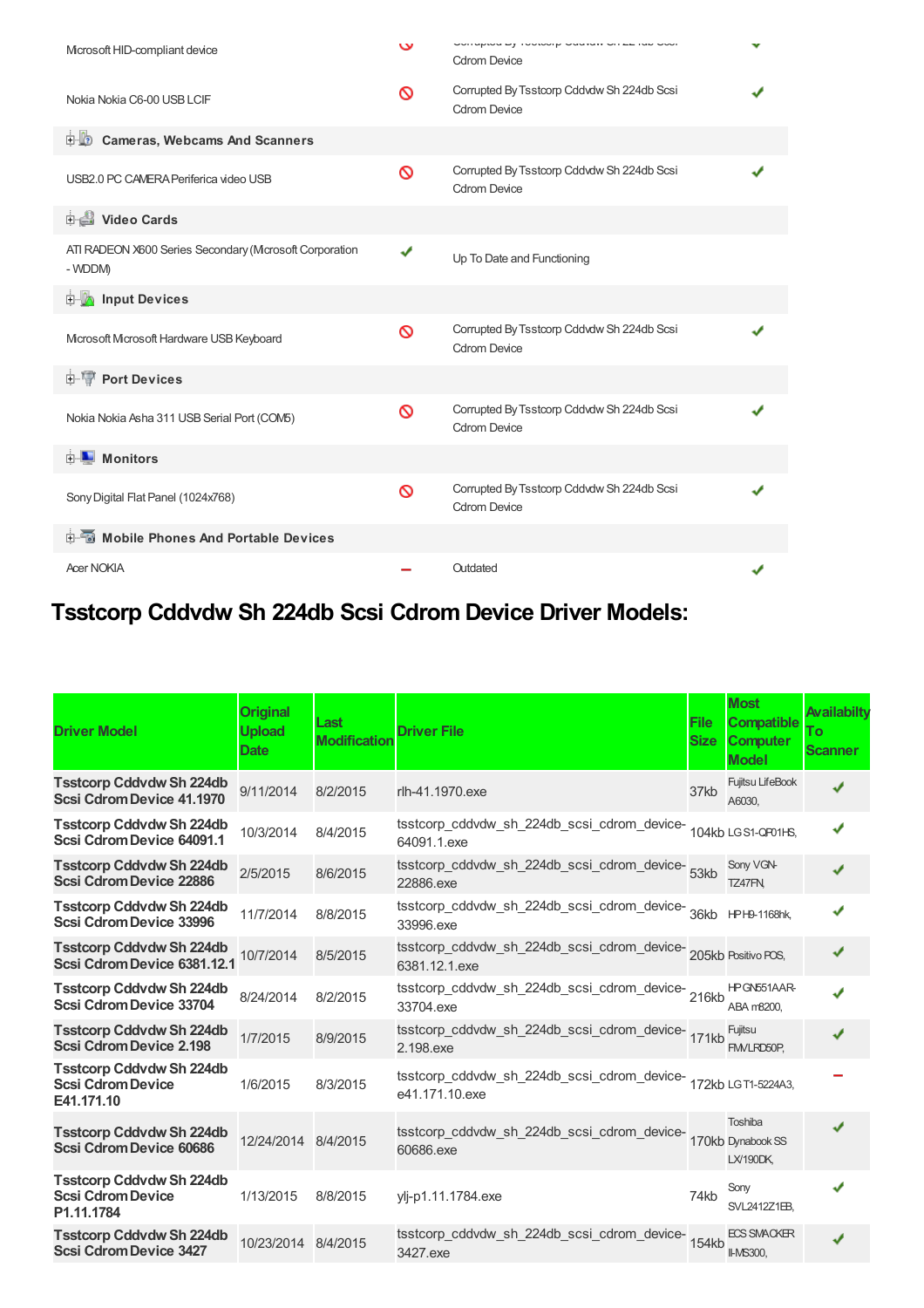| <b>Tsstcorp Cddvdw Sh 224db</b><br><b>Scsi Cdrom Device 22973</b>          | 12/24/2014 8/7/2015 |           | ryufsvh-22973.exe                                                                     | 213kb | Sony VGN-<br>P25G Q.                   |  |
|----------------------------------------------------------------------------|---------------------|-----------|---------------------------------------------------------------------------------------|-------|----------------------------------------|--|
| <b>Tsstcorp Cddvdw Sh 224db</b><br><b>Scsi Cdrom Device</b><br>W21.11.169  | 12/23/2014 8/2/2015 |           | tsstcorp_cddvdw_sh_224db_scsi_cdrom_device-<br>186kb<br>w21.11.169.exe                |       | Sony<br>VGNFW590GAB,                   |  |
| <b>Tsstcorp Cddvdw Sh 224db</b><br>Scsi Cdrom Device 81.1670               | 11/8/2014           | 8/6/2015  | tsstcorp_cddvdw_sh_224db_scsi_cdrom_device-<br>170kb<br>81.1670.exe                   |       | <b>Mustek</b><br>KDZ68DBM              |  |
| <b>Tsstcorp Cddvdw Sh 224db</b><br><b>Scsi Cdrom Device 40203</b>          | 1/16/2015           | 8/10/2015 | tsstcorp_cddvdw_sh_224db_scsi_cdrom_device-160kb<br>40203.exe                         |       | HPNY545AAR-<br>ABA p6210y,             |  |
| <b>Tsstcorp Cddvdw Sh 224db</b><br>Scsi Cdrom Device 1.11.1447             | 11/1/2014           | 8/8/2015  | znvxgxv-1.11.1447.exe                                                                 | 50kb  | <b>IBM2525AP5,</b>                     |  |
| <b>Tsstcorp Cddvdw Sh 224db</b><br>Scsi Cdrom Device 21.1607               | 9/20/2014           | 8/5/2015  | tsstcorp_cddvdw_sh_224db_scsi_cdrom_device- 98kb<br>21.1607.exe                       |       | <b>Acer Aspire</b><br>9810,            |  |
| <b>Tsstcorp Cddvdw Sh 224db</b><br>Scsi Cdrom Device 23800                 | 8/22/2014           | 8/7/2015  | tsstcorp_cddvdw_sh_224db_scsi_cdrom_device-24kb<br>23800.exe                          |       | Lenovo<br>20AQCTO1VWV,                 |  |
| <b>Tsstcorp Cddvdw Sh 224db</b><br>Scsi Cdrom Device 2.101.180             | 8/6/2014            | 8/3/2015  | tsstcorp_cddvdw_sh_224db_scsi_cdrom_device-<br>57kb<br>2.101.180.exe                  |       | Shuttle Shuttle<br>System,             |  |
| <b>Tsstcorp Cddvdw Sh 224db</b><br>Scsi Cdrom Device 71.1992.1             | 9/18/2014           | 8/1/2015  | tsstcorp_cddvdw_sh_224db_scsi_cdrom_device-61kb<br>71.1992.1.exe                      |       | Sony VGN-<br>NW24MG.                   |  |
| <b>Tsstcorp Cddvdw Sh 224db</b><br><b>Scsi Cdrom Device</b><br>K2.1391.17  | 7/26/2014           | 8/3/2015  | tsstcorp_cddvdw_sh_224db_scsi_cdrom_device-181kb<br>k2.1391.17.exe                    |       | HPHPEnvy 13<br>Notebook PC,            |  |
| <b>Tsstcorp Cddvdw Sh 224db</b><br>Scsi Cdrom Device 63796                 | 1/7/2015            | 8/9/2015  | tsstcorp_cddvdw_sh_224db_scsi_cdrom_device-<br>169kb Mcrosystems<br>63796.exe         |       | Sun<br>K85AE                           |  |
| <b>Tsstcorp Cddvdw Sh 224db</b><br><b>Scsi Cdrom Device 62887</b>          | 1/18/2015           | 8/6/2015  | tsstcorp_cddvdw_sh_224db_scsi_cdrom_device-203kb BM818322C,<br>62887.exe              |       |                                        |  |
| <b>Tsstcorp Cddvdw Sh 224db</b><br><b>Scsi Cdrom Device</b><br>1.11.1982.1 | 8/29/2014           | 8/5/2015  | tsstcorp_cddvdw_sh_224db_scsi_cdrom_device-<br>195kb Advent Monza,<br>1.11.1982.1.exe |       |                                        |  |
| <b>Tsstcorp Cddvdw Sh 224db</b><br>Scsi Cdrom Device U831.199              | 9/1/2014            | 8/9/2015  | tsstcorp_cddvdw_sh_224db_scsi_cdrom_device-154kb<br>u831.199.exe                      |       | Panasonic CF-<br><b>W7BWHNJR</b>       |  |
| <b>Tsstcorp Cddvdw Sh 224db</b><br>Scsi Cdrom Device 20442.1               | 10/16/2014 8/5/2015 |           | tsstcorp_cddvdw_sh_224db_scsi_cdrom_device-<br>72kb<br>20442.1.exe                    |       | LGR1-CUPIE1,                           |  |
| <b>Tsstcorp Cddvdw Sh 224db</b><br><b>Scsi Cdrom Device X40048</b>         | 8/21/2014           | 8/5/2015  | tsstcorp_cddvdw_sh_224db_scsi_cdrom_device-<br>x40048.exe                             | 38kb  | <b>ALFATRON SpA</b><br><b>DN1010/M</b> |  |
| <b>Tsstcorp Cddvdw Sh 224db</b><br><b>Scsi Cdrom Device</b><br>B2.1301.18  | 10/6/2014           | 8/9/2015  | tsstcorp_cddvdw_sh_224db_scsi_cdrom_device-<br>213kb<br>b2.1301.18.exe                |       | Sony VGN-<br>AW37GY Q                  |  |
| <b>Tsstcorp Cddvdw Sh 224db</b><br>Scsi Cdrom Device 1.12486               | 8/5/2014            | 8/2/2015  | ezhmof-1.12486.exe                                                                    | 73kb  | AT PREMO<br><b>BINGO,</b>              |  |
| <b>Tsstcorp Cddvdw Sh 224db</b><br>Scsi Cdrom Device V32947                | 8/6/2014            | 8/9/2015  | tsstcorp_cddvdw_sh_224db_scsi_cdrom_device-<br>145kb HPF6580t,<br>v32947.exe          |       |                                        |  |
| <b>Tsstcorp Cddvdw Sh 224db</b><br><b>Scsi Cdrom Device F30896</b>         | 2/2/2015            | 8/3/2015  | tsstcorp_cddvdw_sh_224db_scsi_cdrom_device-<br>31kb<br>f30896.exe                     |       | <b>LG R560-</b><br>U.ARC3BT,           |  |
| <b>Tsstcorp Cddvdw Sh 224db</b><br>Scsi Cdrom Device 21.191.10             | 8/12/2014           | 7/31/2015 | tsstcorp_cddvdw_sh_224db_scsi_cdrom_device-<br>114kb<br>21.191.10.exe                 |       | <b>HP Pavilion G70-</b><br>457CA,      |  |
| <b>Tsstcorp Cddvdw Sh 224db</b><br><b>Scsi Cdrom Device 83478</b>          | 2/1/2015            | 8/5/2015  | tsstcorp_cddvdw_sh_224db_scsi_cdrom_device-41kb<br>83478.exe                          |       | Panasonic CF-<br>W8GWEZFN2,            |  |
| <b>Tsstcorp Cddvdw Sh 224db</b><br><b>Scsi Cdrom Device</b><br>X402.181.1  | 9/6/2014            | 8/2/2015  | tsstcorp_cddvdw_sh_224db_scsi_cdrom_device-<br>163kb<br>x402.181.1.exe                |       | Sony<br>80YP67105235,                  |  |
| <b>Tsstcorp Cddvdw Sh 224db</b><br>Scsi Cdrom Device 2.121.167             | 12/8/2014           | 8/6/2015  | tsstcorp_cddvdw_sh_224db_scsi_cdrom_device-124kb<br>2.121.167.exe                     |       | Sony<br>SVE1113MIRW,                   |  |
| <b>Tsstcorp Cddvdw Sh 224db</b><br>Scsi Cdrom Device 1.11.1067 9/1/2014    |                     | 8/3/2015  | tsstcorp_cddvdw_sh_224db_scsi_cdrom_device- 98kb<br>1.11.1067.exe                     |       | HPRF772AA-<br>ABF t3611.f,             |  |

## **Typical Driver constellation for scanned computers:**

#### **Data derived from 1164 scans made on these 373 computers from 8/6/2014 to 7/31/2015:**

Sony VPCCW15FG, Toshiba Satellite A100-999, HP PX581AA-ABE w5030.es, Toshiba Dynabook Satellite T42 240E/5W, LG E300-AC28BC1, IBM8183DGU, HP NC684AAR-ABAa6750y,Compaq DW212A-UUWS6100NDSC410, Acer Aspire 1420P, Packard Bell EASYNOTE\_MX61-B-026, Lenovo ThinkPad T410,Dell Inspiron 20